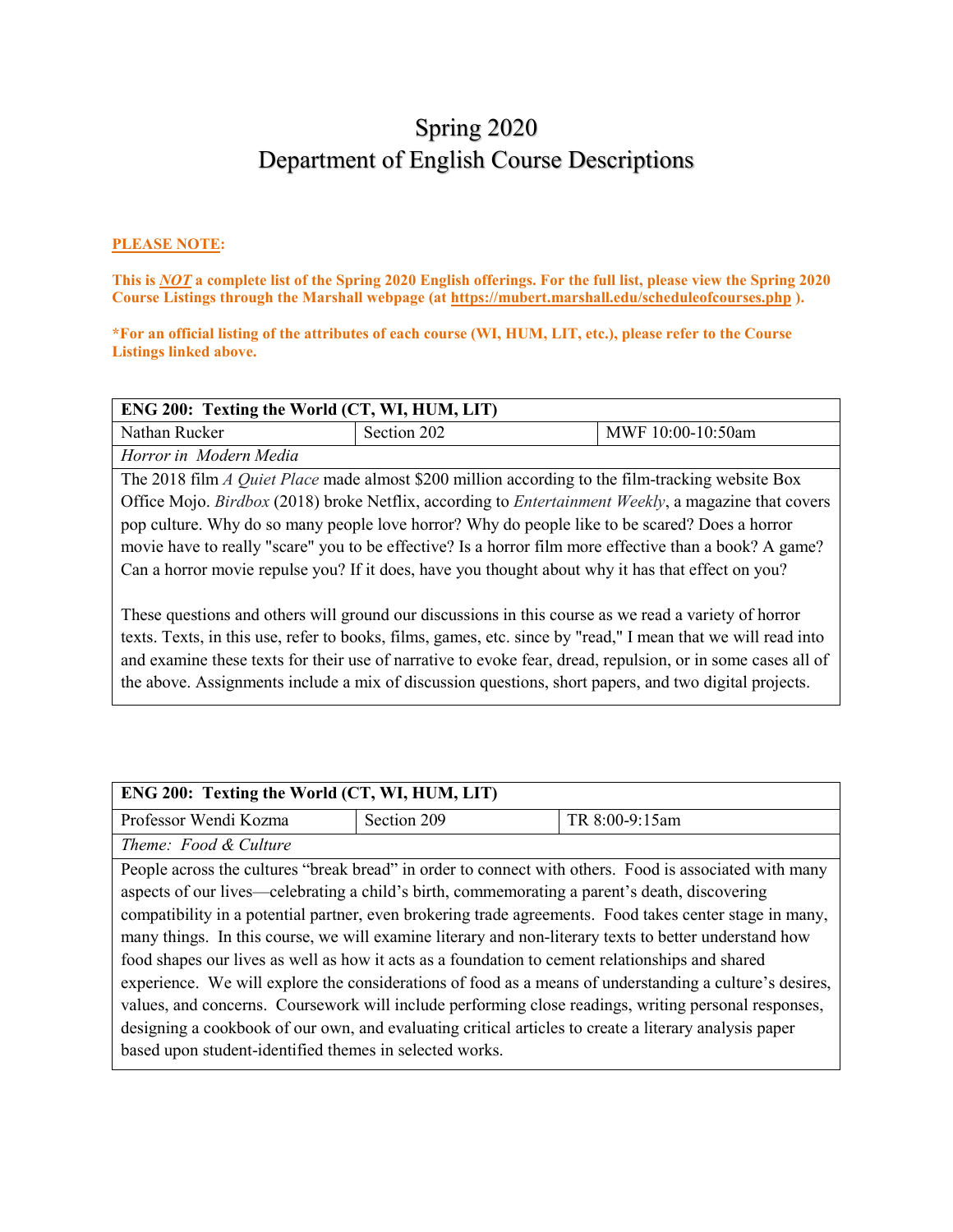| ENG 200: Texting the World (CT, WI, HUM, LIT)                                                           |             |                                                                                                        |  |
|---------------------------------------------------------------------------------------------------------|-------------|--------------------------------------------------------------------------------------------------------|--|
| Professor Wendi Kozma                                                                                   | Section 212 | TR 11:00-12:15pm                                                                                       |  |
| Theme: Food & Culture                                                                                   |             |                                                                                                        |  |
|                                                                                                         |             | People across the cultures "break bread" in order to connect with others. Food is associated with many |  |
| aspects of our lives—celebrating a child's birth, commemorating a parent's death, discovering           |             |                                                                                                        |  |
| compatibility in a potential partner, even brokering trade agreements. Food takes center stage in many, |             |                                                                                                        |  |
| many things. In this course, we will examine literary and non-literary texts to better understand how   |             |                                                                                                        |  |
| food shapes our lives as well as how it acts as a foundation to cement relationships and shared         |             |                                                                                                        |  |
| experience. We will explore the considerations of food as a means of understanding a culture's desires, |             |                                                                                                        |  |
| values, and concerns. Coursework will include performing close readings, writing personal responses,    |             |                                                                                                        |  |
| designing a cookbook of our own, and evaluating critical articles to create a literary analysis paper   |             |                                                                                                        |  |
| based upon student-identified themes in selected works.                                                 |             |                                                                                                        |  |

| ENG 200H: Texting the World (CT, WI, HUM, LIT, HON)                                                       |                                                                                                         |                                                                                                           |
|-----------------------------------------------------------------------------------------------------------|---------------------------------------------------------------------------------------------------------|-----------------------------------------------------------------------------------------------------------|
| Abby Daniel                                                                                               | Section 203                                                                                             | MW 2:30-3:45                                                                                              |
| Theme: Spooky Satire: Monster Satire Adaptations                                                          |                                                                                                         |                                                                                                           |
|                                                                                                           | Monsters haunt us across literary genres, cultures, and forms. Why do we fear monsters? Do we create    |                                                                                                           |
|                                                                                                           | our monsters or are they us? In this course we will explore monster narratives through their satire     |                                                                                                           |
|                                                                                                           | adaptations. Satire is a form of humor or "medley." Satire is meant to entertain and while also provide |                                                                                                           |
|                                                                                                           | social commentary. We will move beyond the comparison of original texts and "bad adaptions" to          |                                                                                                           |
| focus on the dialogue between satire and multiple versions of the same story. This course will bring      |                                                                                                         |                                                                                                           |
| together literary and non-literary texts to explore the concepts of monsters in culture and to critically |                                                                                                         |                                                                                                           |
| think about cultural situations, research, and learn more about yourself and society. We will explore the |                                                                                                         |                                                                                                           |
| considerations of the monster as a symbol, revealing and reflecting cultural desires, values, and         |                                                                                                         |                                                                                                           |
| concerns. We will also explore how monsters have been adapted through satire and the implications.        |                                                                                                         |                                                                                                           |
| This course has three major papers/projects and mandatory rough drafts and peer reviews. The major        |                                                                                                         |                                                                                                           |
|                                                                                                           |                                                                                                         | project for the course will be a culmination of what you have learned in the class presented as a braided |
| essay project presentation.                                                                               |                                                                                                         |                                                                                                           |

| ENG 203: Appalachian Literature (WI, MC, HUM, LIT)                                                      |                                                                                                            |                  |
|---------------------------------------------------------------------------------------------------------|------------------------------------------------------------------------------------------------------------|------------------|
| Dr. Britton Lumpkin                                                                                     | Section 201                                                                                                | MW 2:30-3:45pm   |
|                                                                                                         | Section 202                                                                                                | TR 11:00-12:15pm |
|                                                                                                         | If anything, Appalachia is a realm rife with contradictions. It is a place of myth and harsh realities. It |                  |
|                                                                                                         | harbors mindsets of both progressive thought and narrow-minded thinking. As a bioregion, it has            |                  |
|                                                                                                         | endured numerous periods of resource extraction and exploitation, yet it has also served as an             |                  |
| important region in regards to conservation and preservation. Its hills and valleys are suffused with   |                                                                                                            |                  |
|                                                                                                         | equal parts nostalgia and fatalism. While many of its inhabitants may espouse certain libertarian ideals,  |                  |
| there are plenty of corporate endeavors and government projects that have shaped and continue to        |                                                                                                            |                  |
| shape the region. These intriguing contradictions define and inform the writers and the literature that |                                                                                                            |                  |
| emerges from this place. In understanding their work, we can gain insights into both the narrative of   |                                                                                                            |                  |
| Appalachia and America. Over the course of the semester, we will consider the ideas and concepts        |                                                                                                            |                  |
| found in the work of various writers and contribute to the conversation they have begun.                |                                                                                                            |                  |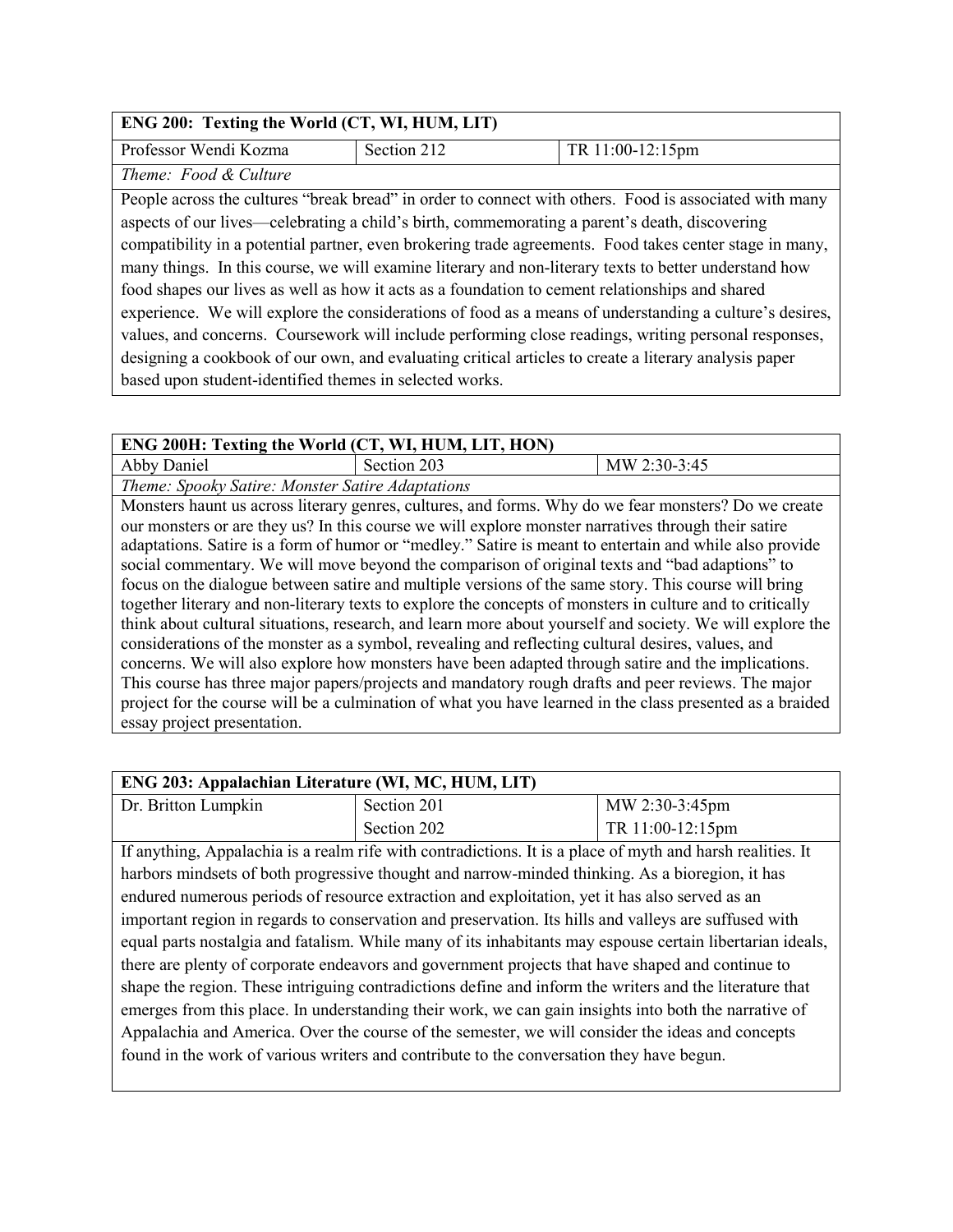| <b>ENG 204: Writing for the Workplace (WI)</b> |             |                |
|------------------------------------------------|-------------|----------------|
| Nathan Rucker                                  | Section 203 | MW 2:30-3:45pm |

In this course, the goal is to introduce you to genres and forms of writing that are common in the professional world. Workplace writing usually occurs in response to a specific situation and with a clear purpose. Therefore, this course will focus on writing strategies related to specific, job-related audiences and purposes. This focus will encompass two themes: workplace writing is both *usercentered* and *response-driven*.

As Alia Stearns and Mark Shrayber describe in an article on college truths, "your class syllabus will be your first strong example of working with internal documentation." The authors go so far as to compare the syllabus to an employee handbook since this document (the syllabus) defines the parameters of the course as well as the expectations the instructor (me) may have for the student (you).

In this class, we will explore workplace writing by composing resumes; claim and refusal letters, case reports; and a formal proposal that includes a business plan.

| <b>ENG 204: Writing for the Workplace (WI)</b> |             |                    |
|------------------------------------------------|-------------|--------------------|
| Amine Oudghiri-Otmani                          | Section 204 | TR $9:30 - 10:45$  |
|                                                | Section 206 | TR $11:00 - 12:15$ |
|                                                | Section 207 | TR $12:30 - 1:45$  |

The primary goal of English 204 is to develop and practice basic writing that is focused on the styles and forms used in the workplace. To do so, students must use critical thinking as well as build on the elements of audience and purpose in their respective interactions with co-workers, customers, and clients (to name just a few). In this class, writing will be approached as a transaction method to help build relations with the intended audience.

To focus our path toward these goals, we will work on a plethora of business writing projects (small and major), including (but not limited to) email, letter, memorandum, recommendation report, and formal proposal. Besides exploring examples of these artifacts in class, students will produce business documents of their own as well as engage in research to produce longer business documents like reports and formal proposals.

| <b>ENG 205 Popular Literature (WI, CT, HUM, LIT)</b> |             |                |  |
|------------------------------------------------------|-------------|----------------|--|
| Professor Abby Daniel                                | Section 201 | MWF 11-11:50am |  |
| Theme: Mad World: We're All Mad Here                 |             |                |  |

We have all seen or heard about madness, but what exactly is mental illness? Why are there so many best sellers focused on mental health? Why is mental health important? What is madness? What causes it? This course brings together literary and non-literary texts to consider how the themes of power and mental health play out in various texts through evaluation, analysis, and creation of said texts. We will look at various texts that reveal more about society through stories, poems, novels, and more. By the end of the semester you will understand different types of trends in popular genres, analysis, while also exploring why certain types of popular literature enthrall society. Coursework will include performing close readings, writing reading responses, evaluating critical articles, completing rough drafts, participating in peer review, and writing three major papers/projects.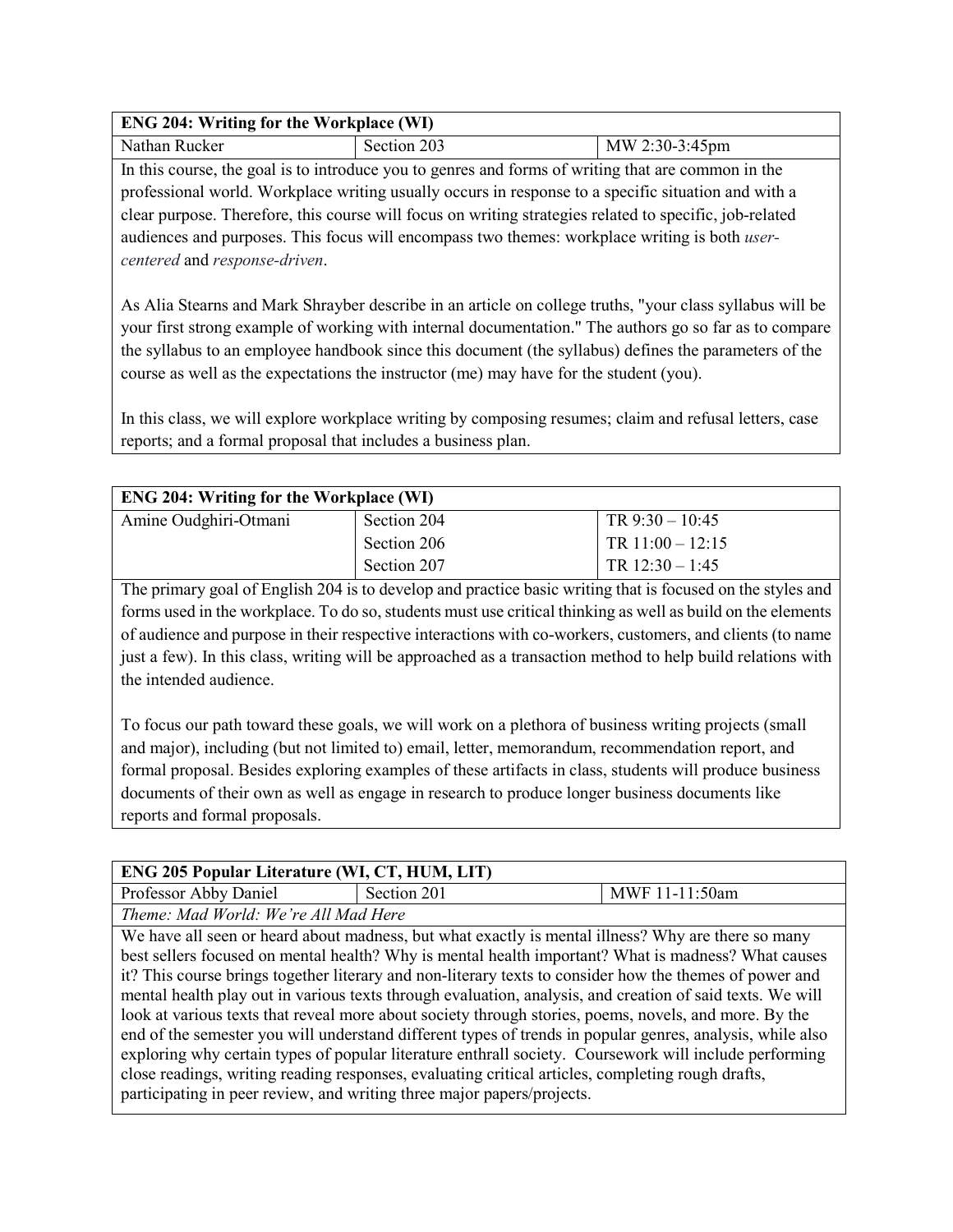| <b>ENG 205: Popular Literature (WI, CT, HUM, LIT)</b> |             |        |
|-------------------------------------------------------|-------------|--------|
| Dr. Jim Riemer                                        | Section 202 | Online |

*Theme: Tales of Adventure*

Danger! Intrigue! Evil Sorcery! Ancient artifacts! Strange Lands! Death-defying escapes! Intergalactic battles! Prepare to travel the world pursuing excitement and adventure. In this class you will be reading, discussing, and writing about a range of popular literary texts in the popular genre of adventure fiction. You will be examining how these texts relate to the historical, cultural contexts in which they were written and how they are both a reflection of and reaction to those contexts. You will be examining how these texts reflected and shaped popular ideas about cultural interaction, about gender, about nature and "civilization," as well as examining the conventions and techniques of the adventure genre. The main assignments will include online discussion boards, several literary analysis paragraphs, an essay test, and a web site project.

| <b>ENG 209: Literature of Fantasy (WI, HUM, LIT)</b>                                                 |                                                                           |                                                                                                              |
|------------------------------------------------------------------------------------------------------|---------------------------------------------------------------------------|--------------------------------------------------------------------------------------------------------------|
| Treftz                                                                                               | Section 201                                                               | MW 1-2:15pm                                                                                                  |
|                                                                                                      | "All Little Girls Are Terrible": The Fierce Girls of Fantasy              |                                                                                                              |
|                                                                                                      | "You may be ticketed or executed, depending on the mood of the Marquess." |                                                                                                              |
|                                                                                                      | "Is she very terrible?" [September asked.]                                |                                                                                                              |
|                                                                                                      |                                                                           | The Green Wind frowned into his brambly beard. "All little girls are terrible," he admitted finally,         |
|                                                                                                      | "but the Marquess, at least, has a very fine hat."                        |                                                                                                              |
|                                                                                                      |                                                                           | Fantasy literature is filled with beloved child heroes. This class looks particularly at the little girls of |
| fantasy literature, from Lewis Carroll's Alice to L. Frank Baum's Dorothy up through contemporary    |                                                                           |                                                                                                              |
| characters like September (from Catherynne Valente's The Girl Who Circumnavigated Fairyland in a     |                                                                           |                                                                                                              |
| Ship of Her Own Making, quoted above) and the title character of Robert Beatty's Appalachian         |                                                                           |                                                                                                              |
| fantasy, Serafina and the Black Cloak. We will consider the ways these novels (and others) address   |                                                                           |                                                                                                              |
| childhood and gender, with particular emphasis on the ways the books respond to social constructions |                                                                           |                                                                                                              |

of femininity. The class will be discussion-based, with regular response journals and several short

papers, and will culminate in a board game project.

| <b>ENG 210: Autobiography (HUM, LIT, WI)</b>                                                                |                                                                                                    |               |  |
|-------------------------------------------------------------------------------------------------------------|----------------------------------------------------------------------------------------------------|---------------|--|
| Prof. Anna Rollins                                                                                          | Section 201                                                                                        | TR 9:30-10:45 |  |
|                                                                                                             | In this course, we will be reading autobiography, memoir, and essays centered around the themes of |               |  |
| illness, grief, and belief. Course readings may include the following: Esme Weijun Wang's The               |                                                                                                    |               |  |
| Collected Schizophrenias, Lucy Grealy's Autobiography of a Face, Elizabeth McCracken's An Exact             |                                                                                                    |               |  |
| Replica of a Figment of My Imagination, Mark Doty's Dog Years, Viktor Frankl's Man's Search For             |                                                                                                    |               |  |
| <i>Meaning</i> , and Tara Westover's <i>Educated</i> . We will compose both analytical and creative writing |                                                                                                    |               |  |
| assignments as we explore these themes in the genre.                                                        |                                                                                                    |               |  |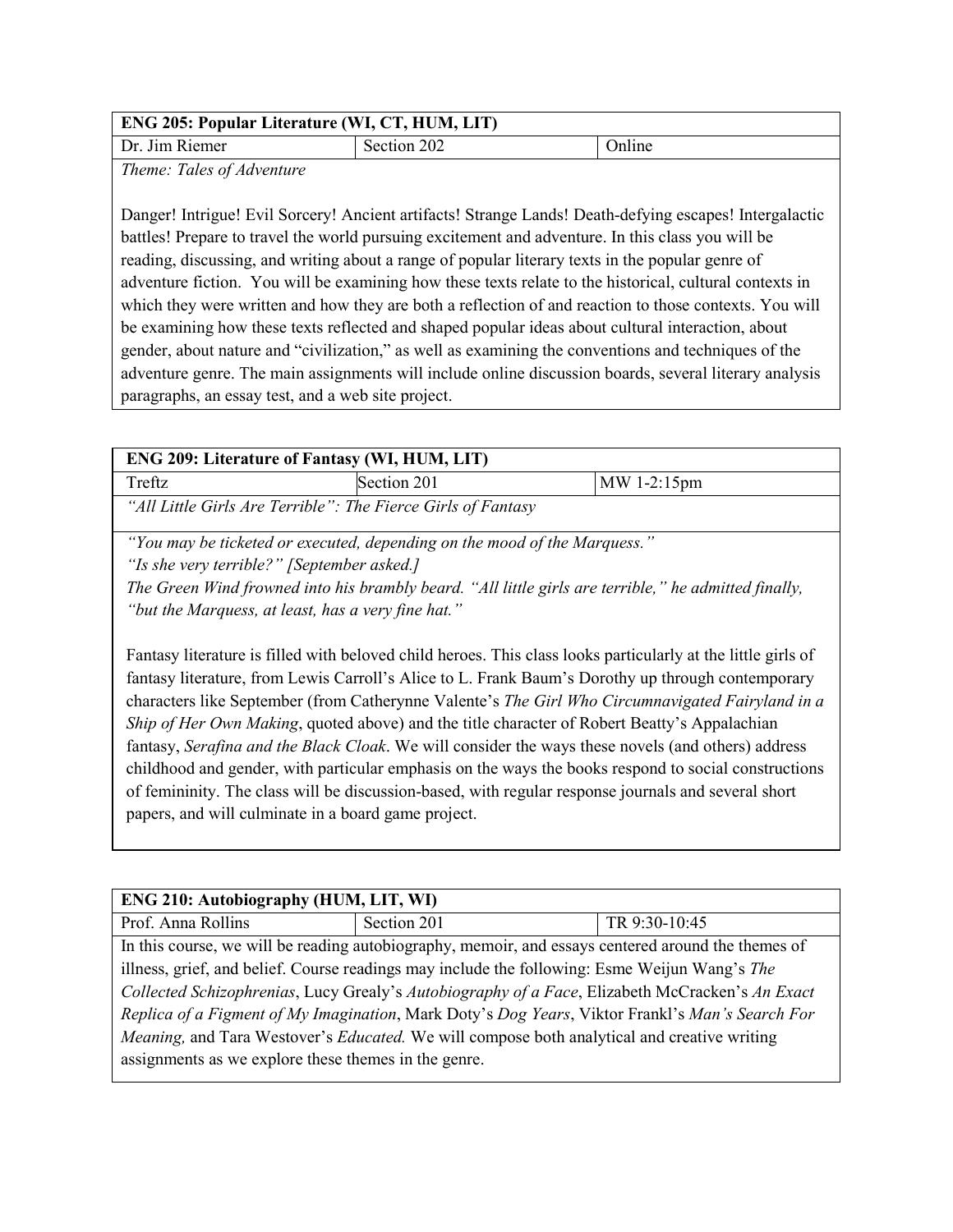| <b>ENG 211: Science Fiction (WI, HUM, LIT)</b>                                                               |                                                                                                         |              |
|--------------------------------------------------------------------------------------------------------------|---------------------------------------------------------------------------------------------------------|--------------|
| John Young                                                                                                   | Section 201                                                                                             | MW 2:30-3:45 |
|                                                                                                              | "The world is a science fiction novel": Imagining Other Worlds, Other Times, Other Selves               |              |
|                                                                                                              | By imagining the world as it is not, science fiction lets us ask questions about why the world is this  |              |
|                                                                                                              | way (or why it's not the way we wish it were), so that, as one contemporary writer puts it, "The world  |              |
|                                                                                                              | is a science fiction novel." This class will survey three major strands of SF in the $20th$ and $21st$  |              |
|                                                                                                              | centuries: stories about time travel, stories about contact with alien civilizations, and stories about |              |
| technology's impact on humanity. Following a few selections from foundational SF writers in the mid-         |                                                                                                         |              |
| 20 <sup>th</sup> century (Isaac Asimov, Ray Bradbury, Philip K. Dick, Robert Heinlein) we will consider more |                                                                                                         |              |
| recent fiction in each of these three subgenres (by such writers as Margaret Atwood, Octavia Butler,         |                                                                                                         |              |
|                                                                                                              | Ted Chiang, Samuel R. Delany, William Gibson, Andrea Hairston, Walter Mosley, Nnedi Okorafor,           |              |
| Kim Stanley Robinson, Vernor Vinge, Charles Yu), as well as a few TV episodes (such as <i>Black</i>          |                                                                                                         |              |
| Mirror, X Files, or Lost), and films (such as Dark City or Blade Runner). Course requirements will           |                                                                                                         |              |
| include quizzes, responses, exams, and one short paper.                                                      |                                                                                                         |              |

| <b>ENG 211: Science Fiction (WI, HUM, LIT)</b> |             |               |
|------------------------------------------------|-------------|---------------|
| Dr. Jim Riemer                                 | Section 203 | <b>Online</b> |

Aliens! Spaceships! Time Travel! Cyborgs! Alternate history! Prepare to explore the many worlds and dimensions of science fiction. In this class you will be reading, discussing, and writing about a range of science fiction texts, from classics to the contemporary. While the texts you will be reading treat a range of themes and issues, we will be giving particular focus to how those texts develop themes and address issues related to the interaction between cultures, the danger and benefits of science and technology, and ideas about gender, as well as examining the conventions and techniques of the science fiction genre. The main assignments will include online discussion boards, literary analysis paragraphs, a literary analysis essay, and a web page project.

#### **ENG 211: Science Fiction (WI, HUM, LIT)**

| Prof. Robin Harbrecht                             | Section 202 | Off-campus: MOVC |
|---------------------------------------------------|-------------|------------------|
| Science Fiction: Outer and Inner Spheres of Space |             |                  |

Science Fiction 211 is a literature course where students read science fiction literature and view science fiction films and examine them within a historical and contemporary framework. Written narratives and film are also analyzed from various literary and rhetorical perspectives, as well as being considered within the context of different literary theories. Students learn to identify literary tropes and rhetorical strategies and scrutinize them for message, purpose, and meaning. Additionally, since this is a writing intensive course, students will have various writing assignments, which include keeping a systematic class journal that summarizes class lectures and conversations, summarizing an occasional analysis in MLA format, writing a science fiction short story, and writing a class paper in which a science fiction narrative or film of their choosing will be examined with their preferred theoretical lens.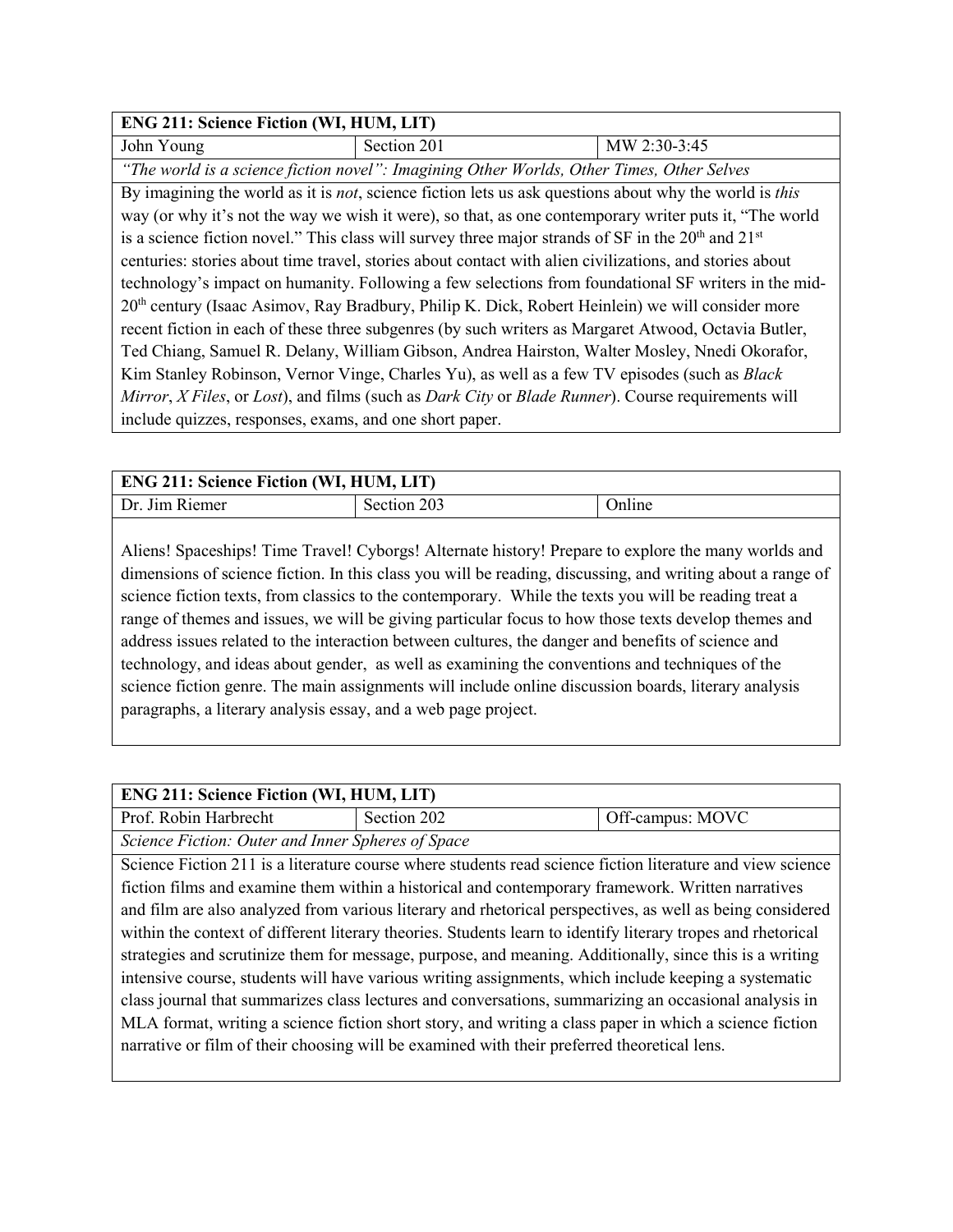## **ENG 214: Introduction to Comics (WI, HUM, LIT)**

| Dr. Jim Riemer                                                                                        | Section 203                                                                                                  | Online |  |
|-------------------------------------------------------------------------------------------------------|--------------------------------------------------------------------------------------------------------------|--------|--|
|                                                                                                       | In this class you will be reading, discussing, and writing about comics and graphic narratives. You will     |        |  |
|                                                                                                       | be learning to analyze the visual and graphic narrative techniques in these texts and how those              |        |  |
|                                                                                                       | techniques are used by the writers and artists to develop characters, illustrate conflicts, create suspense, |        |  |
| and develop themes. While the comics and graphic narrative you will be reading treat a range of       |                                                                                                              |        |  |
| themes and issues, we will be giving particular focus to how those texts develop themes and address   |                                                                                                              |        |  |
| issues related to the depiction of violence, gender roles, and ideas about justice. The readings will |                                                                                                              |        |  |
| include reading comics featuring Batman, Jonah Hex, Hawkeye, and the Green Turtle, as well as a       |                                                                                                              |        |  |
|                                                                                                       | graphic novel of your choice. The main assignments will be online discussion boards, two literary            |        |  |
|                                                                                                       | analysis paragraphs, an essay test, and a PowerPoint slideshow project.                                      |        |  |

| ENG 231: Good Stories (WI, HUM, LIT)                                                                   |                                                                                                       |                |  |
|--------------------------------------------------------------------------------------------------------|-------------------------------------------------------------------------------------------------------|----------------|--|
| Dr. Stefan Schöberlein                                                                                 | Section 201                                                                                           | TR 2:00-3:15pm |  |
| <b>Strange Creatures</b>                                                                               |                                                                                                       |                |  |
|                                                                                                        | The focus of this class is to read some good short stories together, share our experiences and        |                |  |
|                                                                                                        | impressions, and come to grips with some of the central ideas of a given text. Together, we will read |                |  |
| across continents and time periods, encountering obscure voices as well as more familiar figures like  |                                                                                                       |                |  |
| Kafka, Carver, Lovecraft, Hemingway, and Poe. Thematically, our readings will connect to the topic of  |                                                                                                       |                |  |
| "strange creatures," either figuratively or literally. In demonic willow trees, emotionally distant    |                                                                                                       |                |  |
| husbands, devilish wooden stick figures, or suspicious neighbors we will discover varying degrees of   |                                                                                                       |                |  |
| "strangeness" from the mundane to the monstrous. Ideally, we will likewise begin to understand the     |                                                                                                       |                |  |
| very texts in front of us as "strange creatures," allowing us to think about their effect and how they |                                                                                                       |                |  |
|                                                                                                        | achieve it instead of simply reducing them to metaphors to be deciphered.                             |                |  |

| ENG 232: Good Films (WI, LIT, HUM, FS)                                                                    |                                                                                                    |              |
|-----------------------------------------------------------------------------------------------------------|----------------------------------------------------------------------------------------------------|--------------|
| Ian Nolte                                                                                                 | Section 201                                                                                        | MW 1:00-2:15 |
|                                                                                                           | Section 202                                                                                        | MW 2:30-3:45 |
|                                                                                                           | In this course, we will examine film as a literary text. First, we will study film as a medium for |              |
| narrative. How are stories told in film? Then we will look at some of the technical aspects of film form. |                                                                                                    |              |
| How are these stories made and put together? Finally, we will explore critical approaches to writing      |                                                                                                    |              |
| about film. How can we analyze what these stories say? We will watch eleven feature films and a           |                                                                                                    |              |
| collection of short films ranging from romantic comedies to film noir to science fiction. We will study,  |                                                                                                    |              |
| write about, and discuss what we love about movies, how they are made, and how they influence our         |                                                                                                    |              |
| culture.                                                                                                  |                                                                                                    |              |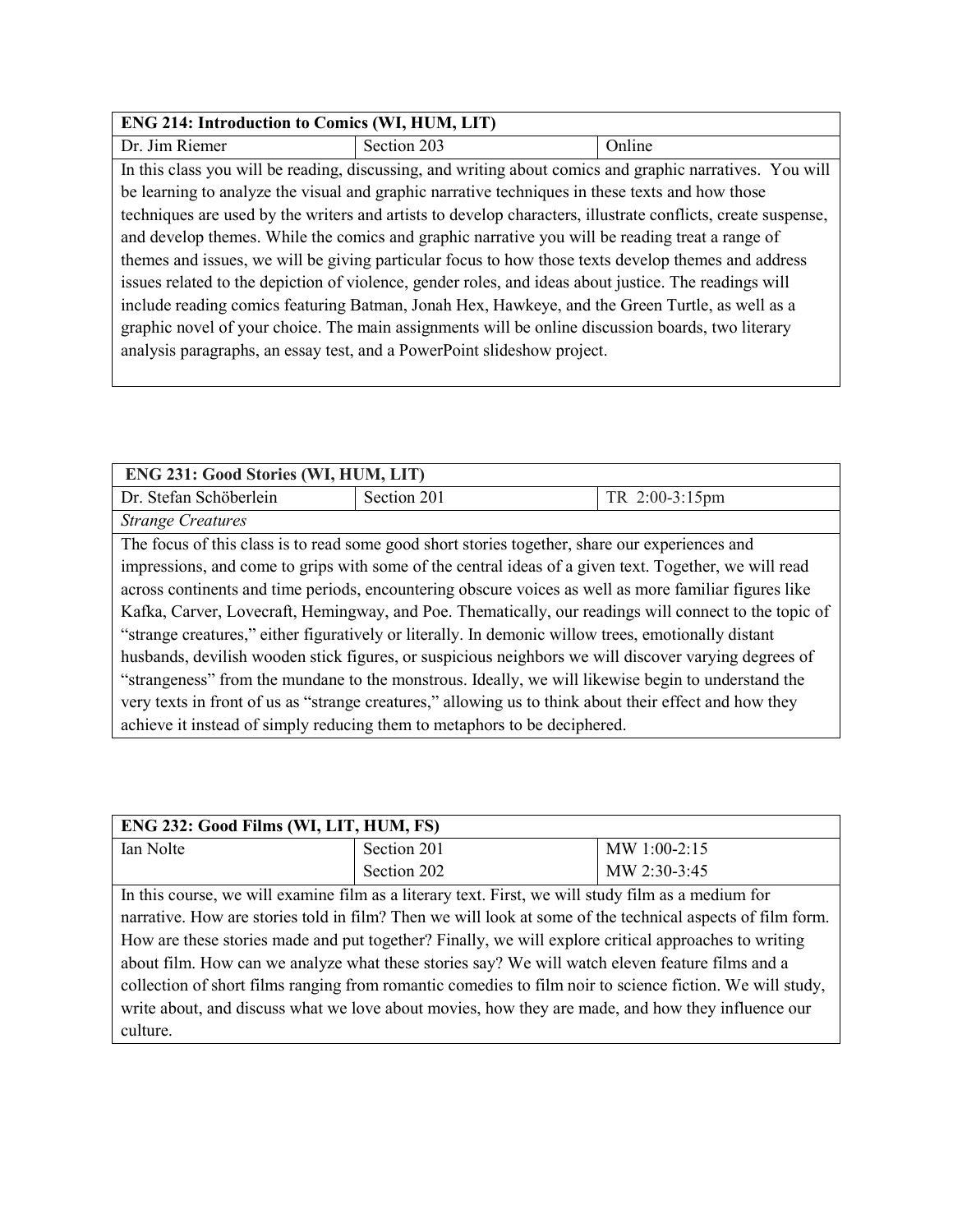| ENG 232: Good Films (WI, LIT, HUM, FS)                                                                     |                                                                                                        |                |
|------------------------------------------------------------------------------------------------------------|--------------------------------------------------------------------------------------------------------|----------------|
| Dr. Walter Squire                                                                                          | Section 203                                                                                            | TR 11:00-12:15 |
|                                                                                                            | This course will focus upon popular film genres such as melodramas, Westerns, musicals, social problem |                |
|                                                                                                            | films, slapstick, romantic comedy, horror, science fiction, and action blockbusters. The histories and |                |
|                                                                                                            | conventions of each of these genres (and possibly more) will explored. Furthermore, the class will     |                |
| consider how American history has influenced changes within each genre, and reasoning for changes in       |                                                                                                        |                |
| popularity of genres over time will be assessed. Readings from the assigned text An Introduction to Film   |                                                                                                        |                |
| Genres, by Lester Friedman and David Desser, will be supplemented by select feature-length films as        |                                                                                                        |                |
| well as by numerous short films and clips from additional feature-length films. Assignments will include   |                                                                                                        |                |
| low-, medium-, and high-stakes writing (various in-class exercises, viewing responses to assigned feature- |                                                                                                        |                |
| length films, and a longer genre analysis of a film) as well as quizzes and a final exam.                  |                                                                                                        |                |

| <b>ENG 240: African American Literature (HUM, LIT)</b>                                                        |                                                                                                                 |           |
|---------------------------------------------------------------------------------------------------------------|-----------------------------------------------------------------------------------------------------------------|-----------|
| John Young                                                                                                    | Section 201                                                                                                     | MW 1-2:15 |
|                                                                                                               | Our particular focus will be on $20th$ - and $21st$ -century responses to the enduring social, political, and   |           |
|                                                                                                               | cultural consequences of slavery from the age of Jim Crow to the era of Obama and beyond. This                  |           |
|                                                                                                               | course will ask what makes African American literature "African American," by investigating a range             |           |
|                                                                                                               | of classic and contemporary texts that focus on the enduring impact of slavery on American culture,             |           |
|                                                                                                               | from <i>Clotel</i> , a 19th-century novel written in response to rumors (confirmed in the late 20th century) of |           |
| Thomas Jefferson's children with one of his slaves, to <i>Citizen</i> , a 2014 collection of prose poems,     |                                                                                                                 |           |
| essays, and photographs that analyze social perceptions of race in an ostensibly "post-black" era. Other      |                                                                                                                 |           |
| readings will include a time-travel novel, Octavia Butler's <i>Kindred</i> ; a Harlem Renaissance portrait of |                                                                                                                 |           |
| the phenomenon of racial passing (Nella Larsen's <i>Passing</i> ); various short stories and poems by such    |                                                                                                                 |           |
| writers as Jean Toomer, Zora Neale Hurston, Richard Wright, Ralph Ellison, James Baldwin, and                 |                                                                                                                 |           |
| others; and a recent TV series (When They See Us). Requirements include regular responses, which will         |                                                                                                                 |           |
| serve as the basis for a longer critical paper, and two exams.                                                |                                                                                                                 |           |

| <b>ENG 242: Women Writers (WI, HUM, LIT, WS)</b> |             |        |
|--------------------------------------------------|-------------|--------|
| Dr. Jim Riemer                                   | Section 203 | Online |
|                                                  |             |        |

In this class you will be reading, discussing, and writing about a range of texts by women writers. These texts reflect the diversity of women's lives over the last 200 years. You will be examining how these texts relate to the historical, cultural contexts in which they were written and how they are both a reflection of and reaction to those contexts. You will be examining how these texts depict women's experiences and how they address issues of gender, including how those relate to issues of identity, class, religious background and beliefs, and differing cultural attitudes and beliefs. The main assignments will include informal individual writing and critical thinking activities, online discussion boards, literary analysis paragraphs, two essay tests.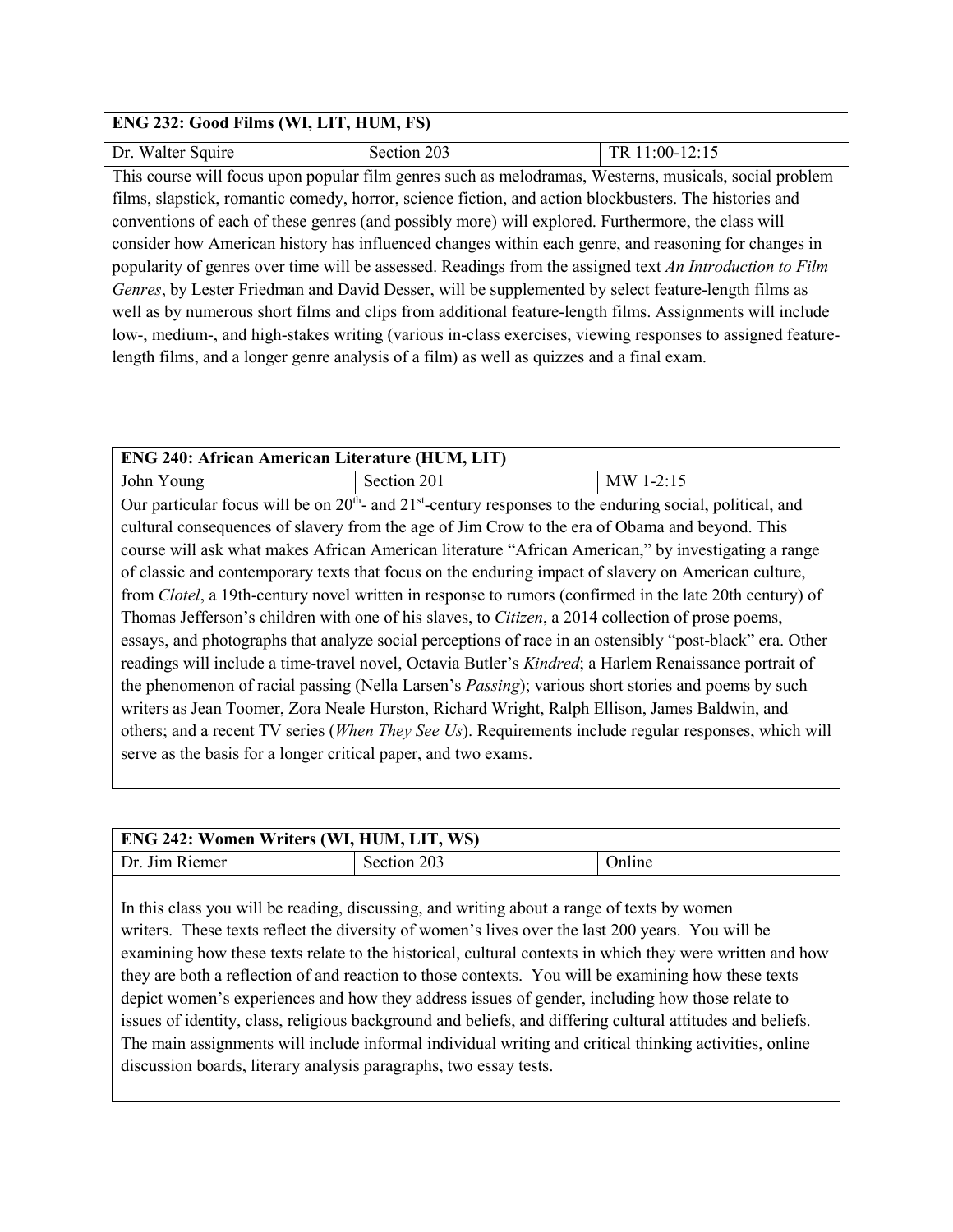| <b>ENG 263: Intro to Digital Literary Studies (WI, DH)</b>                                          |                                                                                                      |                 |  |
|-----------------------------------------------------------------------------------------------------|------------------------------------------------------------------------------------------------------|-----------------|--|
| Dr. Kristen Lillvis                                                                                 | Section 201                                                                                          | TR 12:3-10:45pm |  |
|                                                                                                     | Do you dream about combing through archives? Do you find yourself analyzing the games you play?      |                 |  |
|                                                                                                     | Are you a creative writer interested in producing video essays? Here's a way to get started on these |                 |  |
| goals and more. Topics to be addressed include digitizing and analyzing print texts, critiquing     |                                                                                                      |                 |  |
| electronic literature and video games, and creating text-based digital games and video essays. This |                                                                                                      |                 |  |
| course also covers the creation of digital portfolios.                                              |                                                                                                      |                 |  |
|                                                                                                     |                                                                                                      |                 |  |
| TL; DR: play video games, get job skills.                                                           |                                                                                                      |                 |  |

| <b>ENG 344: Introduction to Film Studies (WI, LIT, HUM, FS)</b>                                              |                                                                                       |                                                                                                       |  |
|--------------------------------------------------------------------------------------------------------------|---------------------------------------------------------------------------------------|-------------------------------------------------------------------------------------------------------|--|
| Dr. Walter Squire                                                                                            | Section 201                                                                           | TR 9:30-10:45                                                                                         |  |
|                                                                                                              | Section 202                                                                           | TR 2:00-3:15                                                                                          |  |
|                                                                                                              |                                                                                       | Have you ever wondered how films are made? How do flashes of light accompanied by sound work          |  |
|                                                                                                              |                                                                                       | together to produce riveting stories, some so enchanting that we watch them over and over again? This |  |
|                                                                                                              |                                                                                       | course will focus upon film form, the artistry that produces the magic of movies. After devoting      |  |
|                                                                                                              |                                                                                       | several weeks to an examination of the elements of film form--mise-en-scène, cinematography,          |  |
| editing, and sound—we will then shift our attention to international film history to provide a fuller        |                                                                                       |                                                                                                       |  |
| picture of the possibilities of cinematic art. Readings from the assigned text <i>Looking at Movies</i> , by |                                                                                       |                                                                                                       |  |
| Richard Barsam and David Monahan, will be supplemented by selected American and international                |                                                                                       |                                                                                                       |  |
| films, including Juno, All That Heaven Allows, Boys Don't Cry, Moonlight, The Cabinet of Dr.                 |                                                                                       |                                                                                                       |  |
| Caligari, A Girl Walks Home Alone at Night, Where Do We Go Now?, and Pumzi. Assignments will                 |                                                                                       |                                                                                                       |  |
| include low-, medium-, and high-stakes writing (various in-class exercises, weekly viewing responses         |                                                                                       |                                                                                                       |  |
|                                                                                                              | to films, and a formal analysis of a short film) as well as quizzes and a final exam. |                                                                                                       |  |

| ENG 344: Introduction to Film Studies (WI, LIT, HUM, FS)                                              |                                                                                                    |                |  |
|-------------------------------------------------------------------------------------------------------|----------------------------------------------------------------------------------------------------|----------------|--|
| Dr. Britton Lumpkin                                                                                   | Section 203                                                                                        | MW 4:00-5:15pm |  |
|                                                                                                       | Each week, we will consider an aspect of film form and analyze a representative and exemplary film |                |  |
| from a particular nation's cinema in order to better understand film history and cinematic technique. |                                                                                                    |                |  |
| Over the course of the semester, students will refine and sharpen their rhetorical and observational  |                                                                                                    |                |  |
| skills in regards to film analysis through various low, medium, and high stakes writing assignments,  |                                                                                                    |                |  |
| assigned readings, and classroom discussion.                                                          |                                                                                                    |                |  |
|                                                                                                       |                                                                                                    |                |  |

L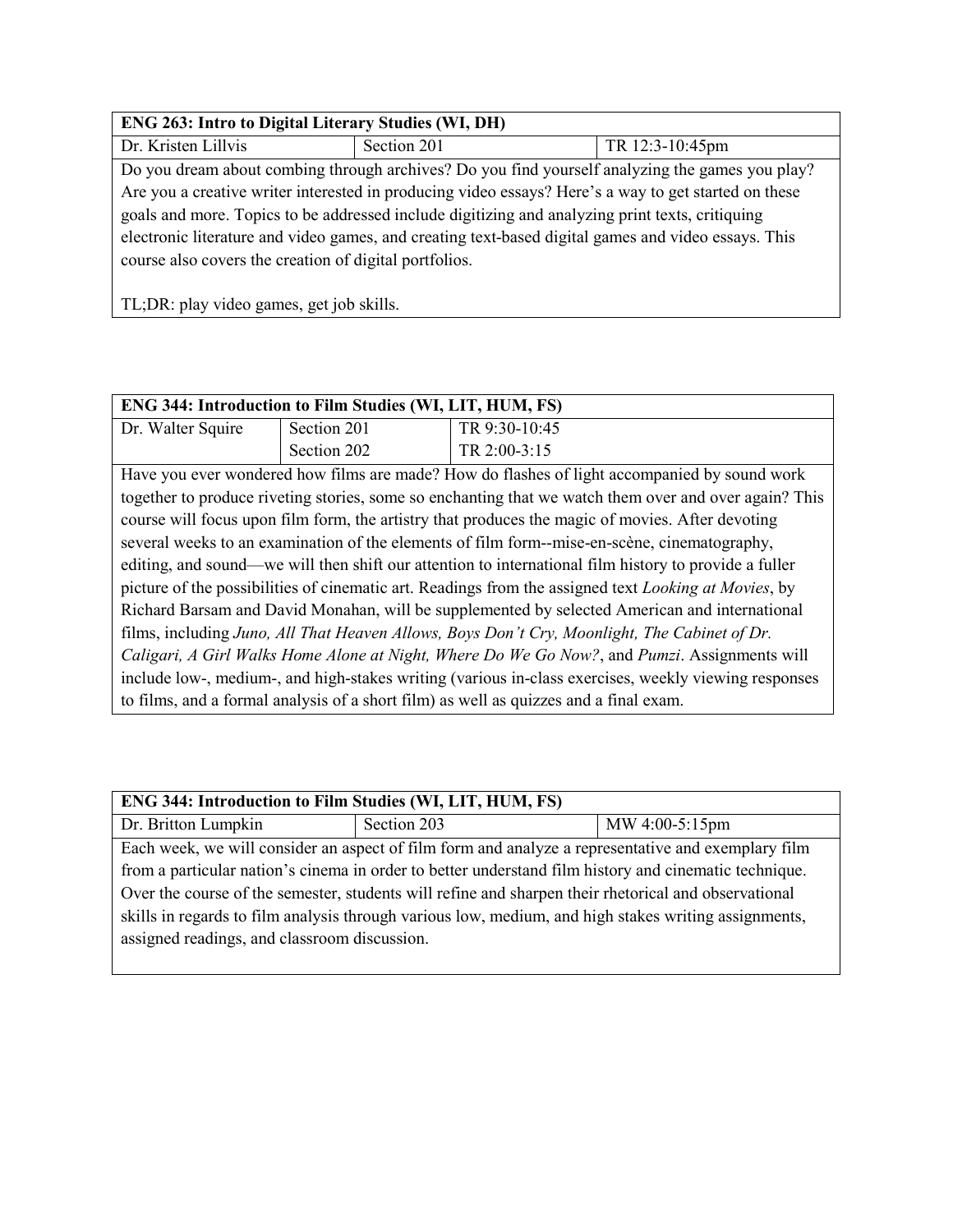| <b>ENG 350: Intro to Textual Analysis (WI, DH)</b>                                                         |                                                                                                          |                 |
|------------------------------------------------------------------------------------------------------------|----------------------------------------------------------------------------------------------------------|-----------------|
| Prof. Anna Rollins                                                                                         | Section 203                                                                                              | TR 12:30-1:45pm |
|                                                                                                            | What is a text, and how can we become better, closer readers? How do the texts that we read set the      |                 |
|                                                                                                            | stage for our day-to-day lives? These are the questions that we will take up in this introduction to the |                 |
| English major. We will begin the semester reading poetry as anthologized in Eavan Boland and Mark          |                                                                                                          |                 |
| Strand's <i>The Making of a Poem</i> . Following our close reading of poetry, we will turn our gaze to the |                                                                                                          |                 |
| novel, focusing specifically on Mary Shelley's Frankenstein. We will then step back in time, reading       |                                                                                                          |                 |
| William Shakespeare's play Much Ado About Nothing and critical articles about his dramatic work.           |                                                                                                          |                 |
| Finally, we will engage in reading a less-conventional text -- a graphic memoir - specifically, Craig      |                                                                                                          |                 |
| Thompson's <i>Blankets</i> .                                                                               |                                                                                                          |                 |

| <b>ENG 350: Intro to Textual Analysis (WI, DH)</b> |             |                  |
|----------------------------------------------------|-------------|------------------|
| Dr. Stefan Schöberlein                             | Section 201 | TR 9:30-10:45am  |
|                                                    | Section 202 | MW 2:30-3:45 $p$ |

This course will prepare you for further studies in the English major with particular emphasis on reading, researching, and writing. While the main focus of our discussion will be on how to write analytically about "texts" (understood broadly) from a number of different genres, most of our readings will also share a common theme. Following the example set by Shakespeare's *Much Ado About Nothing*, this theme will be: love and marriage, as well as their disillusionment and dissolution. Besides Shakespeare, we will read the novella *The Awakening* and the comic book *Daytripper*, watch *The Piano*, play *Gone Home*, and sample some interesting stories and poems. If you are worried it might get too sappy, don't be: for every love poem, there will be a gothic tale, and for every lighthearted moment, a dark twist.

| <b>ENG 354: Scientific and Technical Writing (WI)</b>                                                  |             |                |
|--------------------------------------------------------------------------------------------------------|-------------|----------------|
| Nathan Rucker                                                                                          | Section 201 | MWF 11-11:50am |
| This class builds on the skills developed in Freshman Composition and Advanced Composition to          |             |                |
| design clear, concise, understandable texts for specific agencies or fields relevant to the student's  |             |                |
| chosen discipline or course of study. Your work in this class will focus on common documents found     |             |                |
| in professional settings such as workplace correspondence (formal letters and memorandums), reports,   |             |                |
| and formal proposals. Additionally, we will analyze sample texts, discuss ethical issues, and practice |             |                |

As an expert in technical communication put it, "The job of the technical writer: gather, sort, organize, analyze, and communicate complex information to be used for a practical purpose (for multiple levels of readers)."

audience-focused design concepts that are important to creating effective technical documents.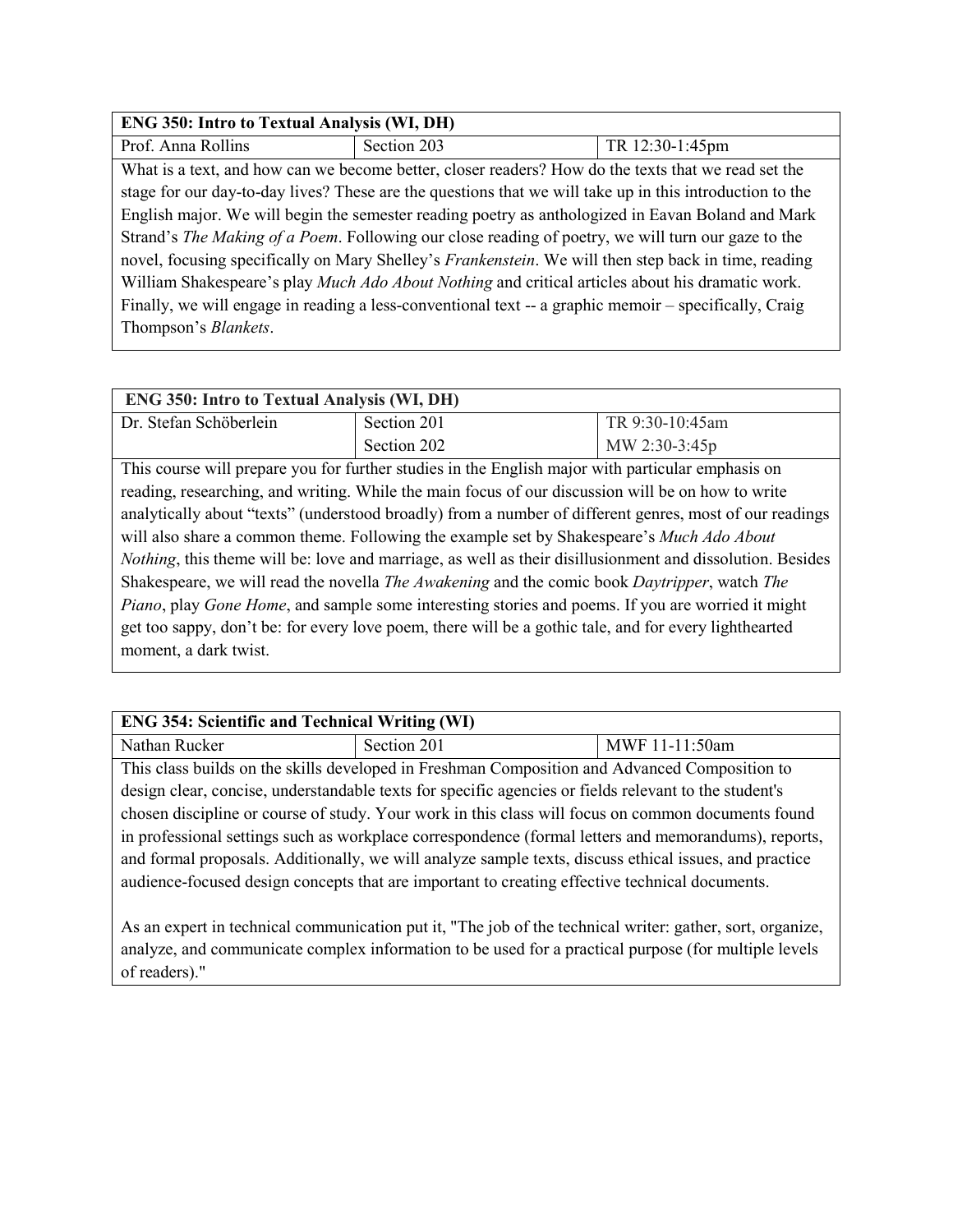#### **ENG 354: Scientific and Technical Writing (WI)**

Amine Oudghiri-Otmani Section 203 | Online (2<sup>nd</sup>-8-weeks)

Technical writing is all about empowerment: making information accessible, usable, and relevant. Knowing that much of your career success will depend on how well you communicate, the primary goal of English 354 is to prepare you to write in your profession by completing the types of practical writing projects often required in many professions. Emphasis will be placed on making effective businessrelated presentations supported with appropriate visual aids.

To focus our path toward these goals, we will analyze graphs, write effective employment documents (including resumes, cover letters, and personnel reports), prepare for a job interview, produce technical documents like reports and formal proposals, and review and practice Standard English grammar as needed and applicable to each assignment.

#### **ENG 355: Intro to Critical Theory**

| Dr. Kristen Lillvis                                                                                    | Section 202                                                                                             | TR 9:30-10:45am |
|--------------------------------------------------------------------------------------------------------|---------------------------------------------------------------------------------------------------------|-----------------|
|                                                                                                        | Section 203                                                                                             | TR 4:00-5:15pm  |
|                                                                                                        | Understanding and applying theory might be the best part about being an English major (and there are    |                 |
|                                                                                                        | lots of good things, so that's saying something). This course serves as in introduction to the critical |                 |
| theories used to read literature and culture. In our section, we will examine a variety of approaches, |                                                                                                         |                 |
| including postcolonial theory, psychoanalysis, feminism, queer theory, disability studies,             |                                                                                                         |                 |
| posthumanism, ecocriticism, and Marxism. After reading texts by major thinkers in these areas, you     |                                                                                                         |                 |
| will choose the theory you would like to apply to a story, essay, poem, music video, film, or video    |                                                                                                         |                 |
|                                                                                                        | game of your choosing. The original theoretical reading you craft will allow you to hone your close     |                 |
|                                                                                                        | reading and research skills and will prepare you for the work of creating an ENG 499 capstone project.  |                 |

### **ENG 360: Introduction to Creative Writing**

| Dr. Joel Peckham JR | Section 202 | MW 2:30-3:45  |
|---------------------|-------------|---------------|
|                     | Section 203 | TR 9:30-10:45 |

In this writing intensive workshop, students will be introduced to the practice and craft of writing and reading contemporary fiction, creative non-fiction, and poetry with the goal of developing the tools, skills, practices and breadth of knowledge necessary to finding and honing their own distinct voices. Referencing the work of important writers and teachers of writing over the last fifty years, we will ask the fundamental aesthetic questions, "what is good" in the world of contemporary literature and in so doing explore not only what those standards are but how they have developed over time, and why they matter. We will also study how authors go through the process of creating "good" poems, shortstories, and lyric essays, and then we will adopt and adapt those practices to the particular abilities of each student in an interactive environment where every student will receive both individual and group feedback on their drafts and final products

Assignments will include low-, medium-, and high-stakes writing (reading responses, creative reflections, a review, one draft in each genre, and a final collection of polished work).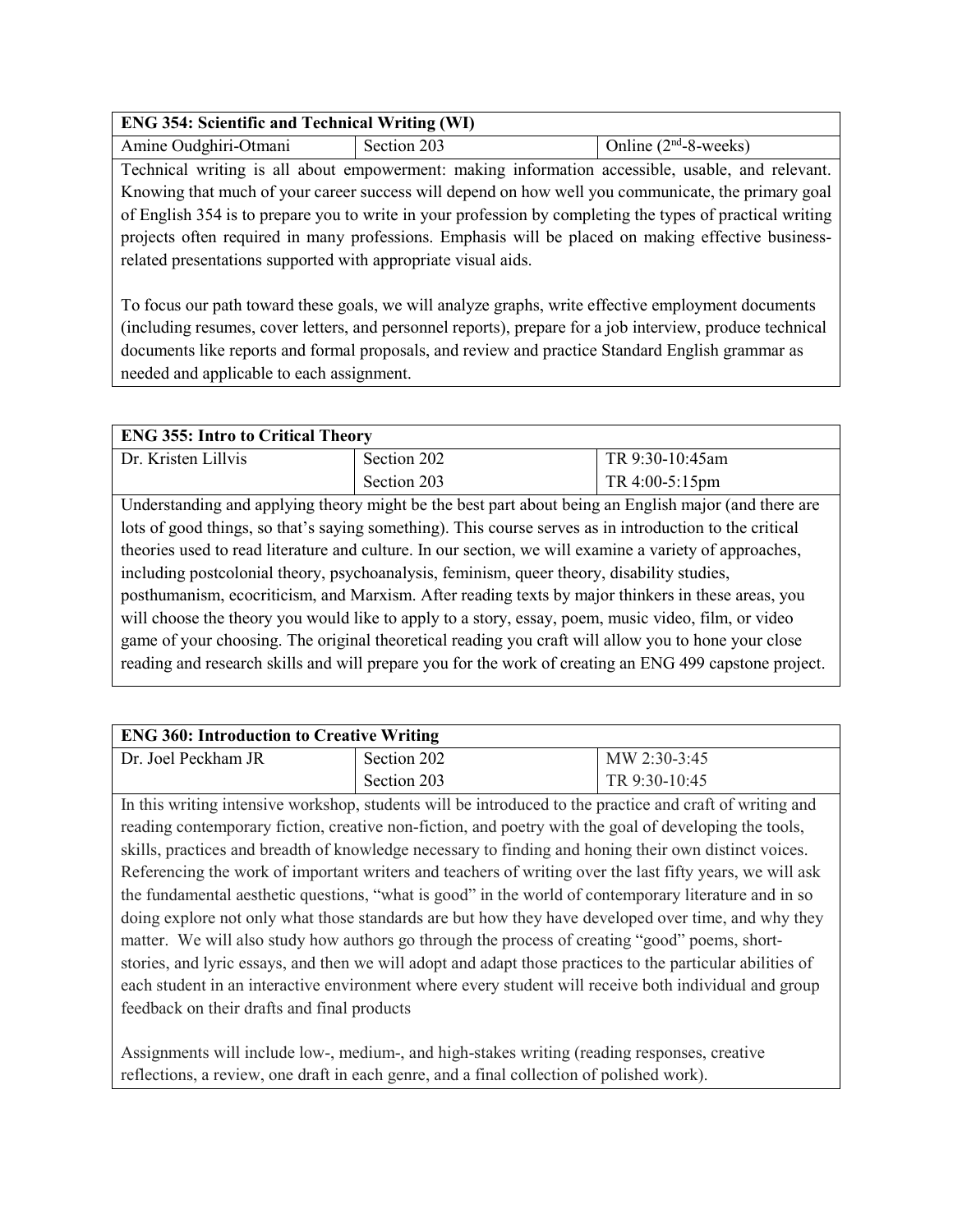| <b>ENG 360: Introduction to Creative Writing (WI)</b>                                                    |             |                                                                                                       |
|----------------------------------------------------------------------------------------------------------|-------------|-------------------------------------------------------------------------------------------------------|
| Professor Wendi Kozma                                                                                    | Section 204 | TR 4:00-5:15pm                                                                                        |
|                                                                                                          |             | Interested in a well-developed story with complex characters? A poem that speaks to the reader across |
| the page? An essay that connects the reader's experience to the author? In this course, we will          |             |                                                                                                       |
| examine the craft of writing short stories, poems, and essays to better understand the nuances of the    |             |                                                                                                       |
| writing process and to make our writing more clear, concise, and interesting. Because reading and        |             |                                                                                                       |
| writing go hand in hand, we will also read various works to better understand the "how to" and the       |             |                                                                                                       |
| "why" in these kinds of writings and then use that knowledge to improve our own work. Coursework         |             |                                                                                                       |
| will include keeping a creative writing journal, reflections/responses to the material we are reading as |             |                                                                                                       |
| well as workshopping each other's work throughout the semester.                                          |             |                                                                                                       |

| <b>ENG 377: Creative Writing Poetry</b> |             |              |
|-----------------------------------------|-------------|--------------|
| Dr. Joel Peckham JR                     | Section 201 | TR 2:00-3:15 |

According to the Marshall University undergraduate catalog, ENG 377 provides "practice in writing poetry." But successful practice in writing also requires active reading, regular engagement (with both primary and secondary course texts, as well as with the work of our peers), and of course writing and re-writing poems. In this course, we will do all of this. What I hope to do in this class is to avoid getting bogged down in schools and modes of poetry (since a poem can be just about anything from a story to a prayer to a grocery list and there are many good ways of going about writing a poem) or on what poetry is and is not than on what the elements of good writing in any genre are and how and how writers employ those elements of craft in a poem. Along the way, we will explore skills and techniques that make poetry unique. To organize the semester, we will be writing a concept-a-week. These concepts will include Family, Death and Birth, Sex and Sexuality, The Shadow and the Spirit, Witnessing and Politics, Place and Environment, Love and Rage, Gender and the Body, Race and Class, and The Ecstatic. Please be aware that these concepts are deliberately broad and can easily blend into one another. They are not boxes to stuff your poems into but ideas to extrapolate out of freely, with vigor and brio. Indulge your associative impulses. I also want to emphasize that this is not a class in poetic mastery but poetic practice and the emphasis here is on creating and experimenting with the many possibilities of expression that poetry offers us. Though each student poet will experience one workshop, emphasis for the class will be on the generation and creation of the materials for poetry and then the construction and refining of poems using those materials.

| <b>ENG 379: Intermediate Creative Nonfiction</b>                                                        |                                                                                                        |                |  |
|---------------------------------------------------------------------------------------------------------|--------------------------------------------------------------------------------------------------------|----------------|--|
| Dr. Rachael Peckham                                                                                     | Section 201                                                                                            | MW 4:00-5:15pm |  |
|                                                                                                         | In this intermediate-level creative writing workshop, students will explore, both in their reading and |                |  |
| especially in their writing practice, the ways in which creative nonfiction purposefully borrows        |                                                                                                        |                |  |
| techniques and approaches from other genres in its representation of real people, places, things, and   |                                                                                                        |                |  |
| experiences. Students will compose a range of creative nonfiction texts, including several shorter      |                                                                                                        |                |  |
| exercises and two longer personal essays, one of which they will revise, based on feedback they receive |                                                                                                        |                |  |
| from their peers and professor. (PR: ENG 360 or permission of the instructor.)                          |                                                                                                        |                |  |
|                                                                                                         |                                                                                                        |                |  |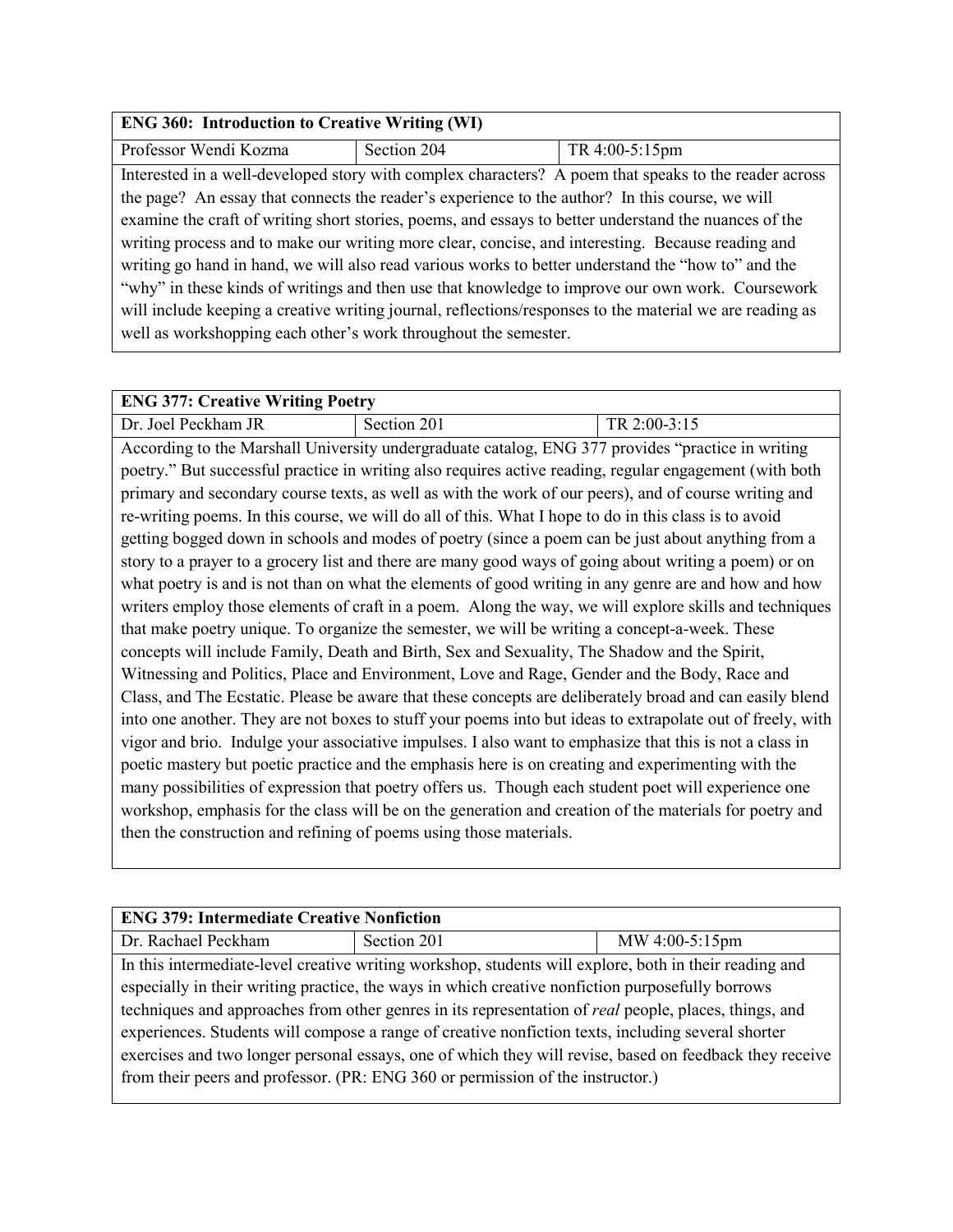| <b>ENG 407: Writing, Editing &amp; Document Design</b>                                                     |                                                                                                   |                  |
|------------------------------------------------------------------------------------------------------------|---------------------------------------------------------------------------------------------------|------------------|
| Joni Magnusson                                                                                             | Section 201                                                                                       | TR 11:00-12:15pm |
|                                                                                                            | This course in Professional Writing, Editing, and Document Design will provide you with knowledge |                  |
| related to the principles and hands-on practice of being a technical editor and writer. We will begin by   |                                                                                                   |                  |
| editing a range of documents using a variety of editing types/levels and strategies. We will then move     |                                                                                                   |                  |
| on to writing and document design in a hands-on setting. By the end of this course, you will be able to    |                                                                                                   |                  |
| lead almost any writing or editing project. Ultimately, this course will make you a better writer, editor, |                                                                                                   |                  |
| designer, and document developer.                                                                          |                                                                                                   |                  |

| ENG 422: American Lit 1830-1865 (WI, LIT, DH)                                                           |                                                                                                      |                |
|---------------------------------------------------------------------------------------------------------|------------------------------------------------------------------------------------------------------|----------------|
| Dr. Stefan Schöberlein                                                                                  | Section 201                                                                                          | TR 12:30-1:45p |
| American Multitudes: US Literature of the Antebellum Period                                             |                                                                                                      |                |
|                                                                                                         | The decades leading up to the Civil War saw the US struggle with what this still rather young nation |                |
|                                                                                                         | was and could become: egalitarian communes co-existed with slavery; industry boomed while Nature     |                |
|                                                                                                         | became a guiding doctrine; the nation celebrated itself as a beacon of liberty while perpetrating    |                |
| genocide; the idea of the individual clashed with the reality of a burgeoning mass society; American    |                                                                                                      |                |
| urban slang conflicted with English heritage; etc. This class will follow some of these contradictions  |                                                                                                      |                |
| through the literatures and genres of the day. You will encounter certain figures you may expect in a   |                                                                                                      |                |
| class like this—Emerson, Whitman, Hawthorne, Douglass, Dickinson, Melville, Poe—but our readings        |                                                                                                      |                |
| will also stray and will take us into the margins. Most notably, you will unearth, read, and present to |                                                                                                      |                |
|                                                                                                         | the group a single book or serialized novella you found hidden in electronic archives—making you the |                |
| expert of a text that likely hasn't been read in centuries.                                             |                                                                                                      |                |

| <b>ENG 427: Studies in Author or Genre (WI, LIT)</b>                                                               |             |              |
|--------------------------------------------------------------------------------------------------------------------|-------------|--------------|
| John Young                                                                                                         | Section 201 | $W$ 5:30-8pm |
| Toni Morrison                                                                                                      |             |              |
| This course will survey the literary career of Toni Morrison (1931-2019), one of the most important                |             |              |
| American novelists of the $20th$ (and early 21 <sup>st</sup> -) centuries. In addition to reading Morrison's major |             |              |

works, we will consider a few of her essays on notable political topics, in addition to her two published short stories and a children's book, on which she collaborated with one of her sons. Secondary readings will include critical assessments of Morrison's novels as well as broader discussions of contemporary African American fiction.

Requirements will include a longer research project, a brief in-class presentation, a shorter close reading project ((which might comprise a website, a podcast, a Pinterest page, a PowerPoint or Prezi, a Twitter account in the name of a Morrison character, or a video essay, in addition to a conventional paper), and biweekly responses.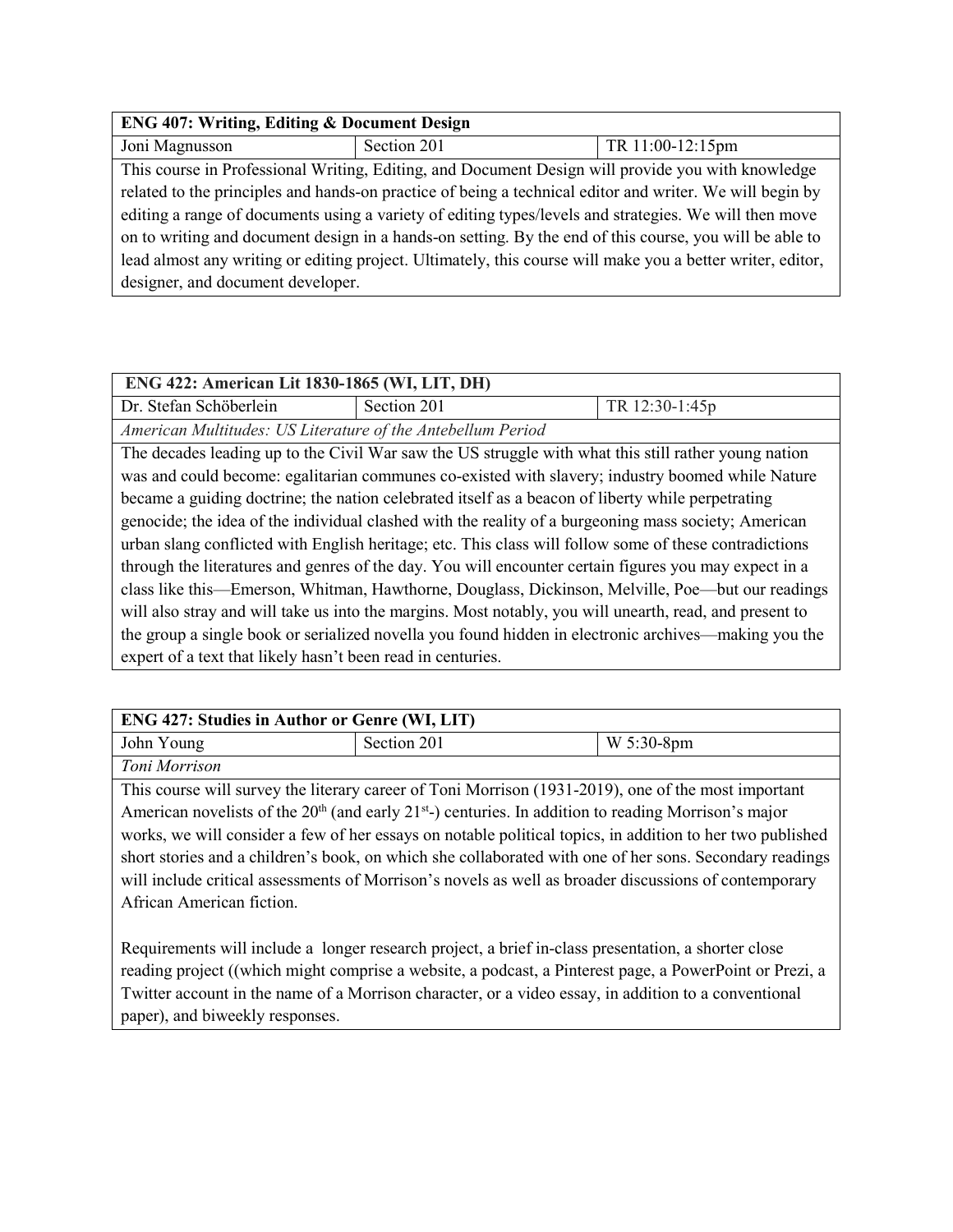#### **ENG 430: Young Adult Literature (WI, MC)**

Treftz Section 201 TR 2-3:15

*Coming-of-Self: Identity Formation in YA Literature*

This class will loosely focus on the concept of identity in YA literature, with particular emphasis on the on the meanings of "identity" and the ways in which identity formation happens in YA texts. Although much of this class will focus on approaches to teaching YA literature in the secondary classroom, we will also be discussing YA lit as a site of "traditional" literary analysis. The class will be discussion-based, with a mix of thesis-driven papers and project-based assignments. The texts we will read will **likely** include *Internment* (Samira Ahmed); *The Hazel Wood* (Melissa Albert); *The Absolutely True Diary of a Part-Time Indian* (Sherman Alexie); *Outrun the Moon* (Stacey Lee); and *The Hate U Give* (Angie Thomas), among others.

| <b>ENG 432: Contemporary Literature (WI, LIT)</b>                                                    |                                                                                                       |             |
|------------------------------------------------------------------------------------------------------|-------------------------------------------------------------------------------------------------------|-------------|
| John Young                                                                                           | Section 201                                                                                           | MW 4-5:15pm |
| The Lives of Others: Fictional Selves and Narrative Empathy                                          |                                                                                                       |             |
|                                                                                                      | In her recent essay "In Defense of Fiction," the British novelist Zadie Smith defends that genre as a |             |
|                                                                                                      | way for readers to gain imaginative access to lives fundamentally unlike their own, concluding,       |             |
|                                                                                                      | "Novels are machines for falsely generating belief and succeed or fail on that basis." This survey of |             |
|                                                                                                      | contemporary literature will focus primarily on fiction that seeks to generate this kind of narrative |             |
| empathy, while also addressing debates about the authenticity or appropriateness of such fictional   |                                                                                                       |             |
| projects. Readings will include selections from Zadie Smith's recent short fiction, Eliot Ackerman's |                                                                                                       |             |
| Waiting for Eden, Chinamanda Ngozi Adichie's Americanah, Bill Cheng's Southern Cross the Dog,        |                                                                                                       |             |
| Rajia Hassib's The Language of Miracles, Maxim Loskutoff's Go West and See, Ian McEwan's On          |                                                                                                       |             |
|                                                                                                      | Chesil Beach, Viet Thanh Nguyen's The Refugees, and Colson Whitehead's The Underground                |             |
| Railroad, as well as forays into TV (The Innocents), memoir (Helen Benedict's Sand Queen), and       |                                                                                                       |             |
|                                                                                                      | narrative and other literary theories. Assignments will include in-class presentation of discussion   |             |
|                                                                                                      | questions, a short literary analysis, and a longer research project (which might take ultiple forms). |             |

| <b>ENG 439: Professional Writing Theory</b>                                                                  |                                                                                                                |                |
|--------------------------------------------------------------------------------------------------------------|----------------------------------------------------------------------------------------------------------------|----------------|
| Dr. Megan Marshall                                                                                           | Section 201                                                                                                    | MW 1:00-2:15pm |
|                                                                                                              | As Professional Writing is typically thought of in terms of <i>practice</i> , related research and scholarship |                |
|                                                                                                              | leans on various theories to make sense of how this work functions across the different contexts               |                |
| wherein it happens. <i>Theory</i> , then, is borrowed from many places that reflect the diversity and        |                                                                                                                |                |
| complexity of the field of professional writing. This course will consider the questions and positions of    |                                                                                                                |                |
| scholars across the discipline who seek to understand how writing and communicating (in all forms)           |                                                                                                                |                |
| functions in professional – and sociocultural – contexts. Over the course of the semester, students will     |                                                                                                                |                |
| explore and analyze how theories relating to: usability and user experiences, ethics, information design,    |                                                                                                                |                |
| rhetoric, gender/feminist criticism, social justice, and institutional organization all perform within – and |                                                                                                                |                |
| across – the field of professional writing.                                                                  |                                                                                                                |                |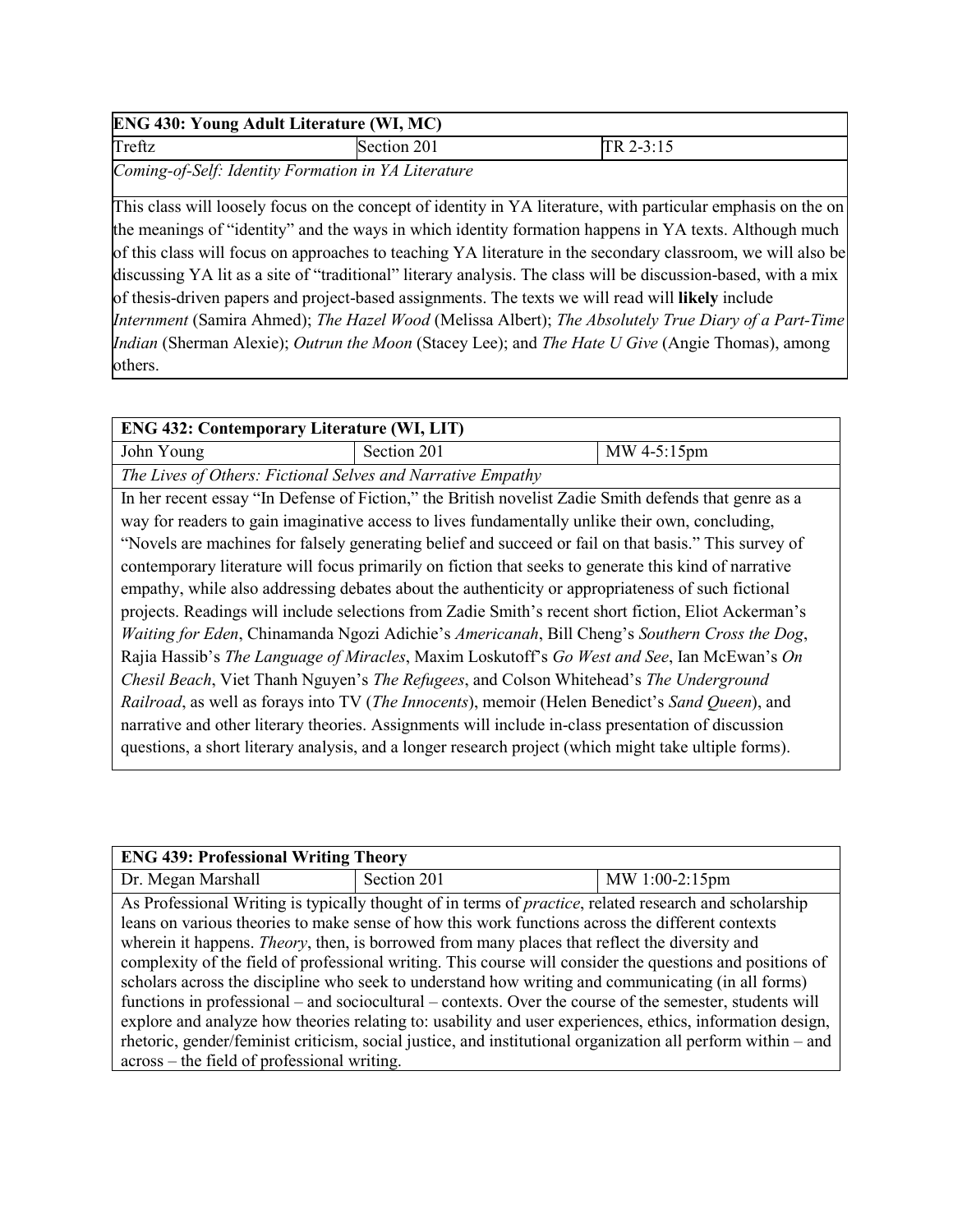| ENG 440: Advanced Study in Film (WI, LIT, FS)                                                                |                                                                                                       |               |
|--------------------------------------------------------------------------------------------------------------|-------------------------------------------------------------------------------------------------------|---------------|
| Dr. Walter Squire                                                                                            | Section 201                                                                                           | T 4:00-6:20pm |
| "Appalachia on Film"                                                                                         |                                                                                                       |               |
|                                                                                                              | This course will examine depictions of Appalachia within fictional and documentary film, with special |               |
| attention paid both to films set in West Virginia. Students will compare Appalachia as it appears on         |                                                                                                       |               |
| screen to historical and scholarly accounts, as well as to students' own experiences. We will evaluate       |                                                                                                       |               |
| the veracity of filmic presentations of Appalachia, consider absences within such presentations, and         |                                                                                                       |               |
| balance the works of filmmakers from outside Appalachia to those by Appalachians, including works            |                                                                                                       |               |
| created by local filmmakers. Students will have the opportunity to make their own video projects that        |                                                                                                       |               |
| highlight their experiences of Appalachia. Films for the class will include <i>Goodbye Gauley Mountain</i> ; |                                                                                                       |               |
| Harlan County, U.S.A.; Matewan; Meadow Bridge; The Night of the Hunter; October Sky; and various             |                                                                                                       |               |
| documentaries by Mimi Pickering. Assignments will include low-, medium-, and high-stakes writing--           |                                                                                                       |               |
| various in-class exercises, weekly viewing responses to films, and a final project.                          |                                                                                                       |               |

| <b>ENG 445: Screenwriting (WI, LIT)</b>                                                                  |             |               |
|----------------------------------------------------------------------------------------------------------|-------------|---------------|
| Ian Nolte                                                                                                | Section 201 | M 6:30-9:00pm |
| In this course, we will write screenplays for short films. We will study professional screenplay         |             |               |
| formatting and structure and how to tailor storytelling for the screen. We will study published          |             |               |
| screenplays and the completed films to understand the connections between screenwriting and film         |             |               |
| production. We will write and workshop three short films. We will explore the challenges and benefits    |             |               |
| of writing for zero-budget or student productions. We will also explore film festivals and screenwriting |             |               |
| contests as a venue for our screenplays and method of networking with other filmmakers.                  |             |               |

| <b>ENG 470: Form and Theory of Creative Writing</b>                                                       |             |                                                                                                            |
|-----------------------------------------------------------------------------------------------------------|-------------|------------------------------------------------------------------------------------------------------------|
| Prof. Daniel O'Malley                                                                                     | Section 201 | TR 12:30-1:45pm                                                                                            |
|                                                                                                           |             | This course will focus on the use of dialogue in fiction. Through a combination of readings and writing    |
| exercises, we'll get a sense of the fundamentals of written speech as well as how elastic that speech can |             |                                                                                                            |
| be. We'll look at how dialogue can affect characterization, plot, structure, and power dynamics. We'll    |             |                                                                                                            |
| explore a variety of styles and approaches, both as critical readers and as creative writers. Readings    |             |                                                                                                            |
|                                                                                                           |             | will include short stories, novels, and narrative poetry. Our guides will include: Jane Bowles, Rachel     |
| Cusk, Ernest Hemingway, Denis Johnson, Ludmilla Petrushevskaya, Padgett Powell, J.D. Salinger,            |             |                                                                                                            |
| Samanta Schweblin, James Tate, and Joy Williams, who said in a 1990 interview with The New York           |             |                                                                                                            |
|                                                                                                           |             | Times, "I used to be terrified of dialogue. I was shy. I felt I didn't know people. Then, at some point, I |
| realized you could make your characters say the most wonderful things."                                   |             |                                                                                                            |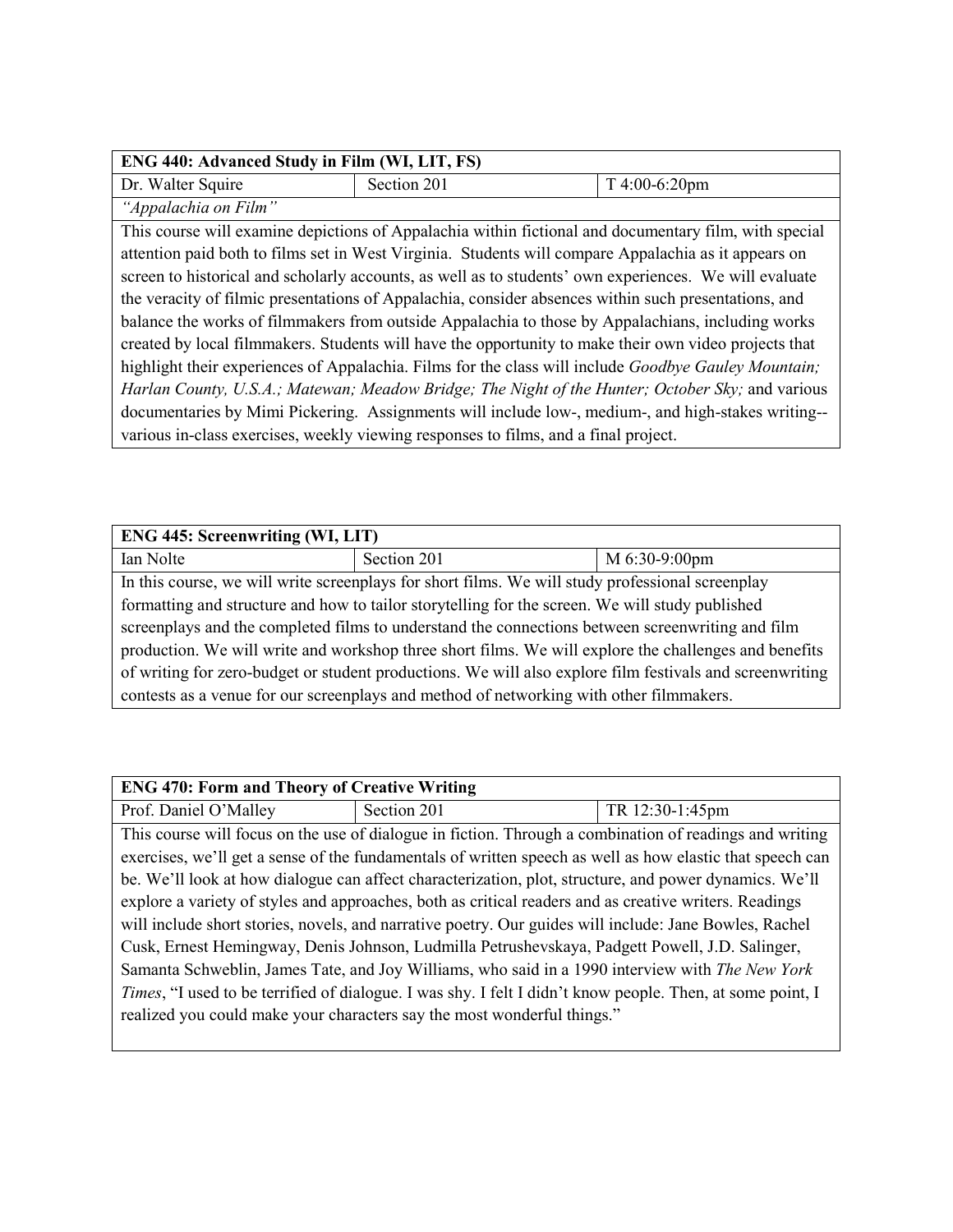#### **ENG 491: Poetry Workshop (WI)**

| Professor Rachel Rinehart                                                                                   | Section 201 | MW 2:30-3:45pm |
|-------------------------------------------------------------------------------------------------------------|-------------|----------------|
|                                                                                                             |             |                |
| This is a poetry workshop course, which is designed to help advanced level poetry students become better    |             |                |
| readers and writers of poetry. In addition to participating in a variety of workshop formats as both poets  |             |                |
| and critics and writing a series of lyric, narrative, and dramatic poems, students will focus on creating a |             |                |
| thematically cohesive chapbook of revised poems at the end of the semester. Throughout the course, we       |             |                |
| will also read and discuss poems and craft writings by a diverse cast of contemporary poets. Texts for this |             |                |
| course include A Horse with Holes in It by Greg Brownderville and tsunami vs. the                           |             |                |
|                                                                                                             |             |                |

*fukushima 50* by Lee Ann Roripaugh (who will be reading as part of Visiting Writer Series in the spring), as well as additional readings provided by the instructor.

| <b>ENG 493: Advanced Creative Nonfiction</b>                                                              |             |                          |
|-----------------------------------------------------------------------------------------------------------|-------------|--------------------------|
| Dr. Rachael Peckham                                                                                       | Section 201 | TR 11:00 a.m.-12:15 p.m. |
| In this advance-level creative writing workshop, students will review the history, movements and          |             |                          |
| trends, and many strategies of creative nonfiction, as well as learn to enter the conversation about the  |             |                          |
| genre's challenging ethical and aesthetic concerns—all in preparation for their own practice in the       |             |                          |
| genre. To that end, students will compose a range of creative nonfiction texts, including several shorter |             |                          |
| exercises and two longer personal essays, one of which they will revise, based on feedback they receive   |             |                          |
| from their peers and professor. (PR: ENG 379 or permission of the instructor.)                            |             |                          |

| <b>ENG 499: Senior Capstone (WI)</b> |             |                          |
|--------------------------------------|-------------|--------------------------|
| Dr. Robert H. Ellison                | Section 201 | TR 9:30-10:45am          |
|                                      | Section 202 | $TR 2:00-3:15 \text{pm}$ |

"You had ONE job!" You've likely seen those memes circulating on Facebook and elsewhere. The same can be said of students in my sections of ENG 499. To be precise, it's one job in two parts: write a 15-20 page paper, and revise/reshape it into a 15-minute presentation to be given during final exam week.

Most of my students choose to write a "traditional" or "standard" research paper. If you're an education major, you may opt to write a pedagogical essay; if your focus is creative writing, you could do a "hybrid" of research paper and your own poetry or prose. Whatever route you take, your job will be coming up with the topic, and my job will be helping you to do the best job you can. To that end, we'll spend a good deal of time in workshops, conferences, and similar activities. Hope to see you in the spring!